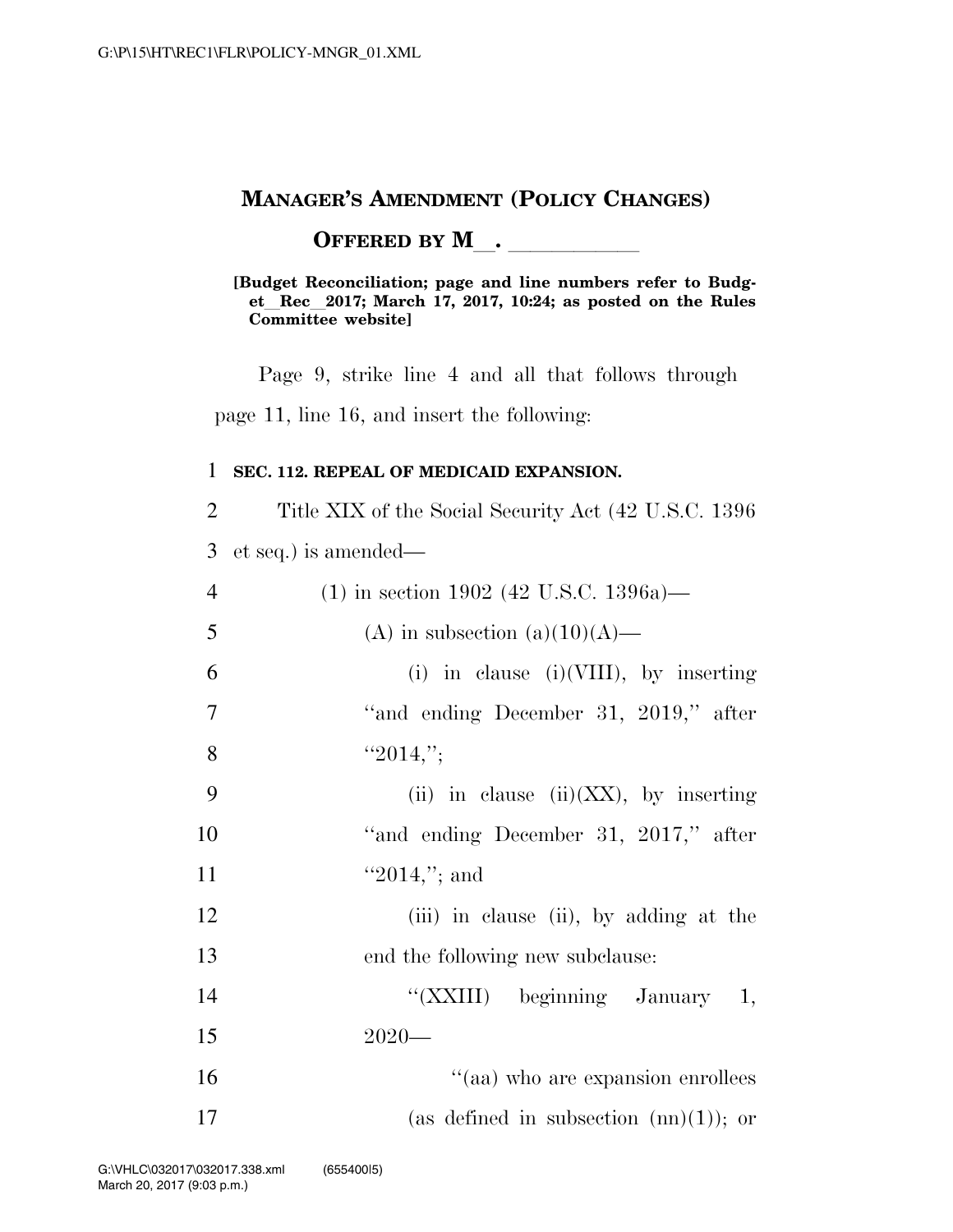| $\mathbf{1}$   | "(bb) who are grandfathered ex-                       |
|----------------|-------------------------------------------------------|
| $\overline{2}$ | pansion enrollees (as defined in sub-                 |
| 3              | section $(nn)(2))$ ;"; and                            |
| $\overline{4}$ | (B) by adding at the end the following new            |
| 5              | subsection:                                           |
| 6              | "(nn) EXPANSION ENROLLEES.—In this title:             |
| 7              | "(1) IN GENERAL.—The term 'expansion en-              |
| 8              | rollee' means an individual-                          |
| 9              | "(A) who is under $65$ years of age;                  |
| 10             | $\lq\lq$ (B) who is not pregnant;                     |
| 11             | $\lq\lq$ (C) who is not entitled to, or enrolled for, |
| 12             | benefits under part A of title XVIII, or enrolled     |
| 13             | for benefits under part B of title XVIII;             |
| 14             | $\lq\lq$ (D) who is not described in any of sub-      |
| 15             | (I) through (VII) of subsection<br>clauses            |
| 16             | $(a)(10)(A)(i)$ ; and                                 |
| 17             | $\lq\lq(E)$ whose income (as determined under         |
| 18             | subsection $(e)(14)$ does not exceed 133 percent      |
| 19             | of the poverty line (as defined in section            |
| 20             | $2110(c)(5)$ applicable to a family of the size in-   |
| 21             | volved.                                               |
| 22             | "(2) GRANDFATHERED EXPANSION ENROLL-                  |
| 23             | EES.—The term 'grandfathered expansion enrollee'      |
| 24             | means an expansion enrollee who-                      |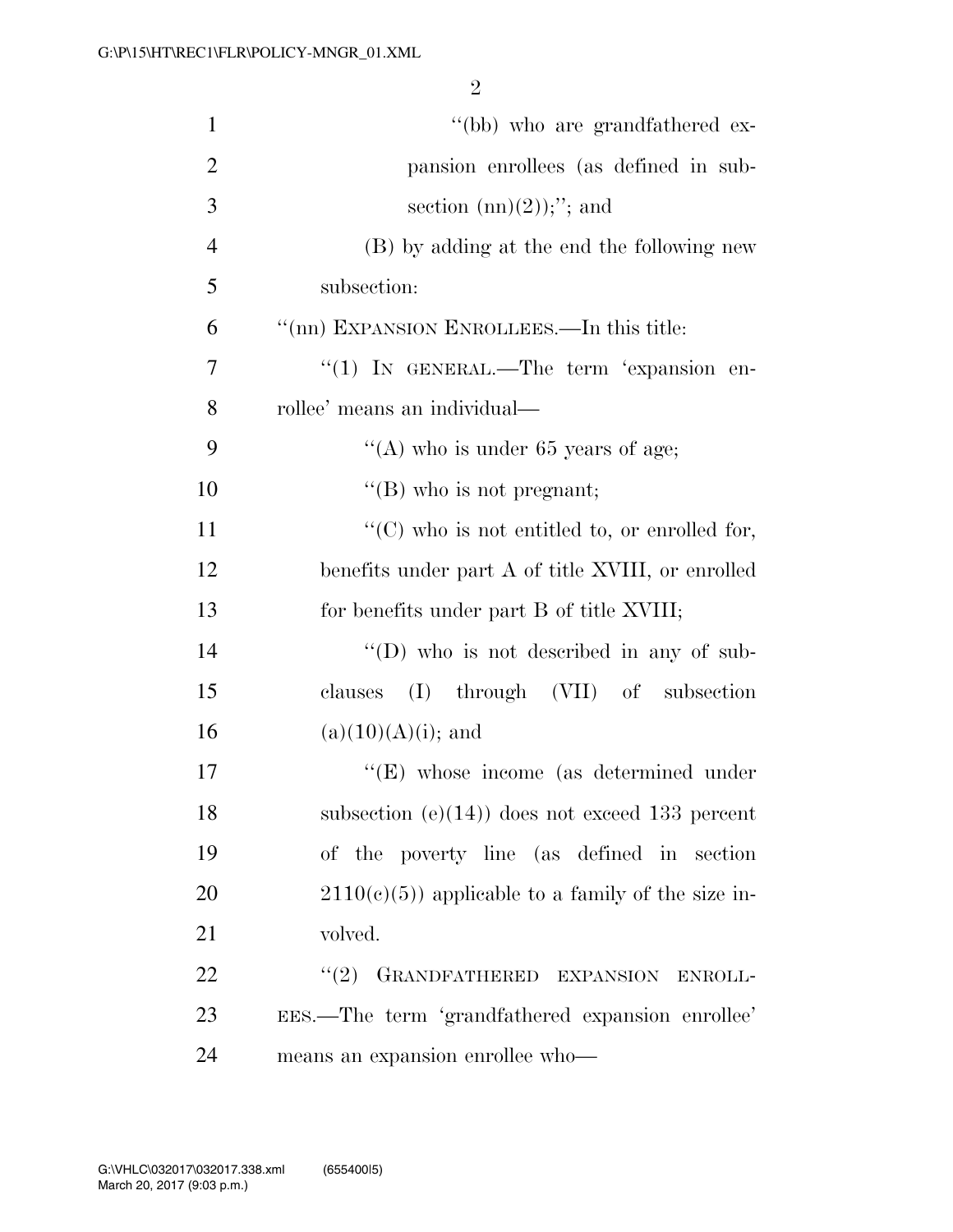| $\mathbf{1}$   | $\lq\lq$ was enrolled under the State plan                   |
|----------------|--------------------------------------------------------------|
| $\overline{2}$ | under this title (or under a waiver of such plan)            |
| 3              | as of December 31, 2019; and                                 |
| $\overline{4}$ | "(B) does not have a break in eligibility                    |
| 5              | for medical assistance under such State plan                 |
| 6              | (or waiver) for more than one month after such               |
| $\overline{7}$ | date.                                                        |
| 8              | "(3) APPLICATION OF RELATED PROVISIONS.-                     |
| 9              | Any reference in subsection $(a)(10)(G)$ , $(k)$ , or $(gg)$ |
| 10             | of this section or in section 1903, 1905(a), 1920(e),        |
| 11             | or $1937(a)(1)(B)$ to individuals described in sub-          |
| 12             | clause (VIII) of subsection $(a)(10)(A)(i)$ shall be         |
| 13             | deemed to include a reference to expansion enrollees         |
| 14             | (including grandfathered expansion enrollees)."; and         |
| 15             | $(2)$ in section 1905 (42 U.S.C. 1396d)—                     |
| 16             | $(A)$ in subsection $(y)(1)$ , in the matter pre-            |
| 17             | eeding subparagraph $(A)$ —                                  |
| 18             | (i) by inserting "and that has elected                       |
| 19             | to cover newly eligible individuals before                   |
| 20             | March 1, 2017" after "that is one of the                     |
| 21             | 50 States or the District of Columbia";                      |
| 22             | and                                                          |
| 23             | (ii) by inserting after "subclause"                          |
| 24             | (VIII) of section $1902(a)(10)(A)(i)$ " the                  |
| 25             | following: "who, for periods after Decem-                    |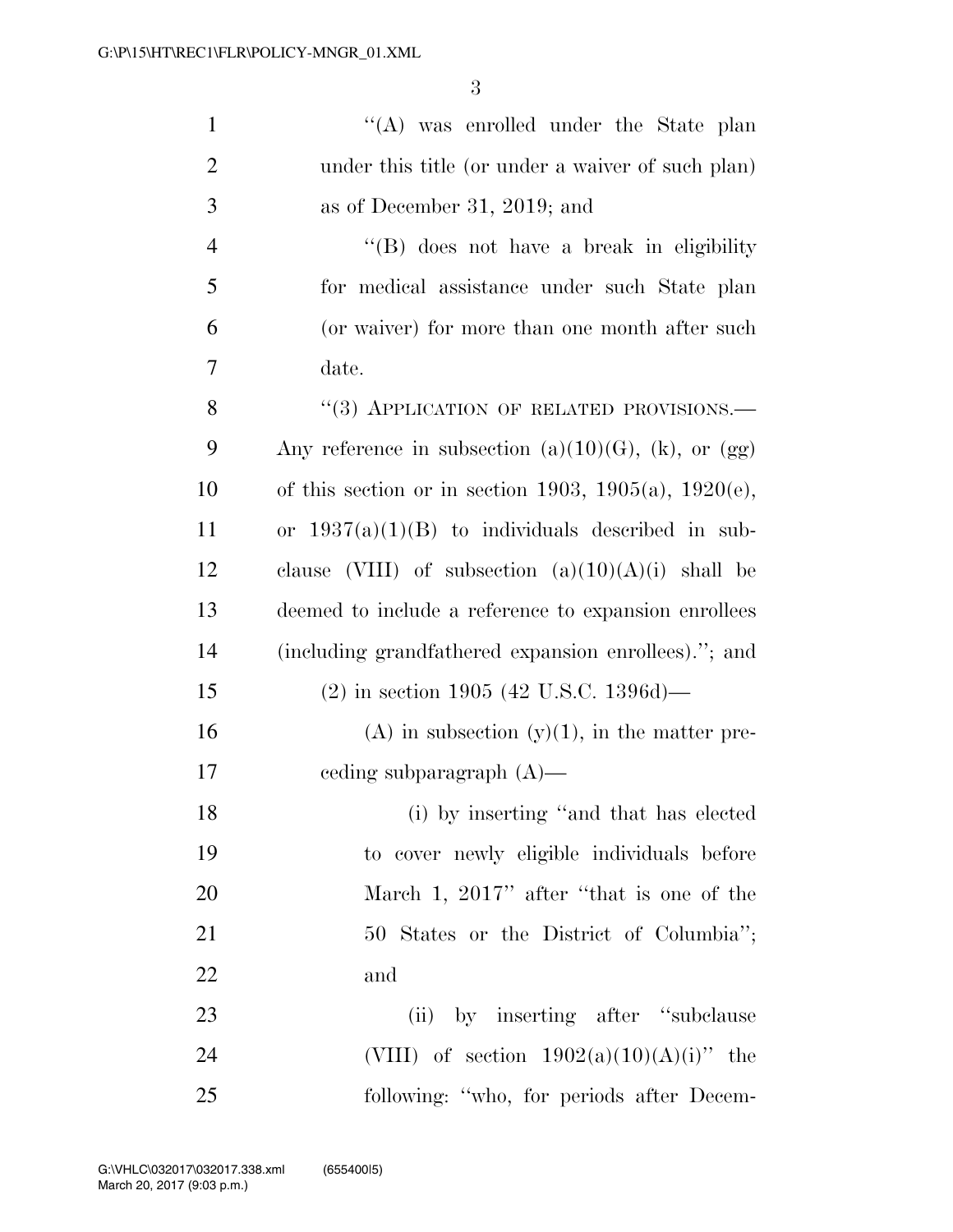| $\mathbf{1}$   | ber 31, 2019, are grandfathered expansion            |
|----------------|------------------------------------------------------|
| $\overline{2}$ | enrollees (as defined in section                     |
| 3              | $1902 \text{(nn)}(2)$ "; and                         |
| $\overline{4}$ | (B) in subsection $(z)(2)$ —                         |
| 5              | (i) in subparagraph $(A)$ , by inserting             |
| 6              | after "section 1937" the following: "and,            |
| 7              | for periods after December 31, 2019, who             |
| 8              | are grandfathered expansion enrollees (as            |
| 9              | defined in section $1902 \text{(nn)}(2)$ "; and      |
| 10             | (ii) in subparagraph $(B)(ii)$ —                     |
| 11             | $(I)$ in subclause $(III)$ , by adding               |
| 12             | "and" at the end; and                                |
| 13             | $(II)$ by striking subclauses $(IV)$ ,               |
| 14             | $(V)$ , and $(VI)$ and inserting the fol-            |
| 15             | lowing new subclause:                                |
| 16             | "(IV) 2017 and each subsequent year is $80\,$        |
| 17             | percent.".                                           |
|                | Page 29, after line 2, insert the following new sec- |
| tion:          |                                                      |
|                | GEC 117 DEDMITTING GRATES TO ADDIV A WODIZ           |

 **SEC. 117. PERMITTING STATES TO APPLY A WORK RE- QUIREMENT FOR NONDISABLED, NON- ELDERLY, NONPREGNANT ADULTS UNDER MEDICAID.** 

22 (a) IN GENERAL.—Section 1902 of the Social Secu-23 rity Act (42 U.S.C. 1396a), as previously amended, is fur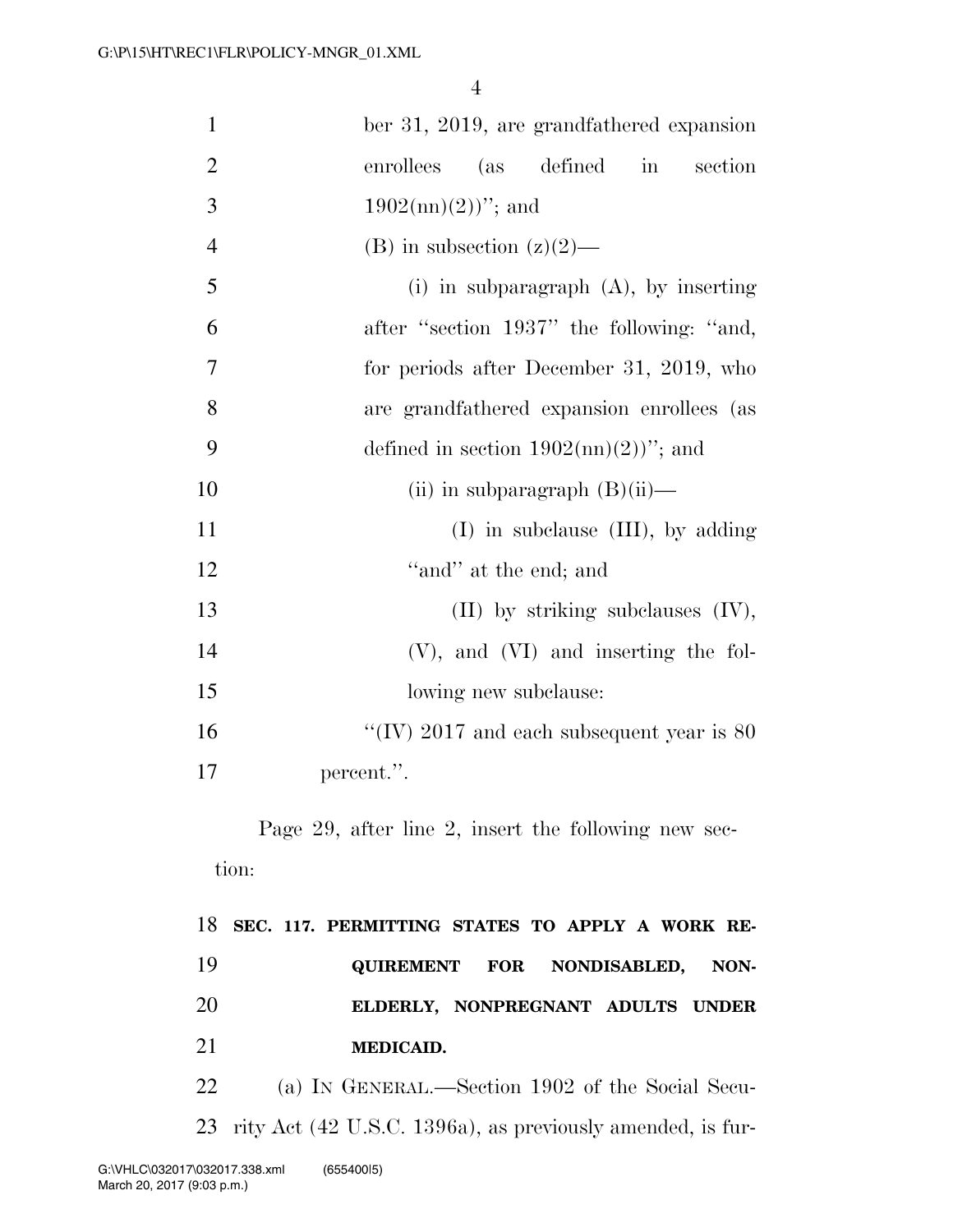ther amended by adding at the end the following new sub-section:

 ''(oo) WORK REQUIREMENT OPTION FOR NON-DISABLED, NONELDERLY, NONPREGNANT ADULTS.—

 ''(1) IN GENERAL.—Beginning October 1, 2017, subject to paragraph (3), a State may elect to condition medical assistance to a nondisabled, non- elderly, nonpregnant individual under this title upon such an individual's satisfaction of a work require-ment (as defined in paragraph (2)).

11 "(2) WORK REQUIREMENT DEFINED. In this section, the term 'work requirement' means, with re- spect to an individual, the individual's participation in work activities (as defined in section 407(d)) for such period of time as determined by the State, and as directed and administered by the State.

17 "(3) REQUIRED EXCEPTIONS.—States admin- istering a work requirement under this subsection may not apply such requirement to—

 ''(A) a woman during pregnancy through 21 the end of the month in which the 60-day pe- riod (beginning on the last day of her preg-nancy) ends;

24 "(B) an individual who is under 19 years of age;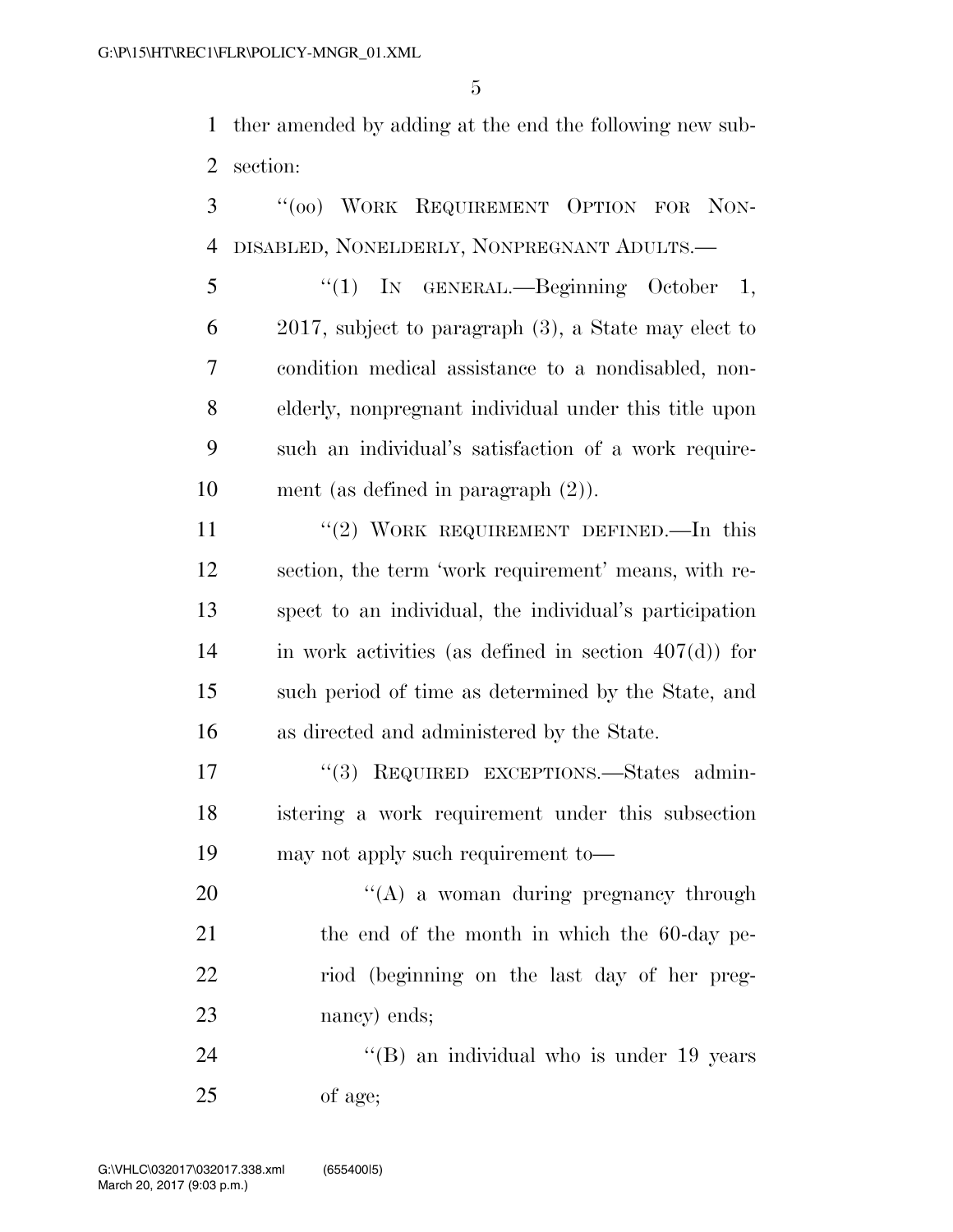| $\mathbf{1}$   | $\lq\lq$ (C) an individual who is the only parent             |
|----------------|---------------------------------------------------------------|
| $\overline{2}$ | or caretaker relative in the family of a child                |
| 3              | who has not attained 6 years of age or who is                 |
| $\overline{4}$ | the only parent or caretaker of a child with dis-             |
| 5              | abilities; or                                                 |
| 6              | "(D) an individual who is married or a                        |
| 7              | head of household and has not attained 20                     |
| 8              | years of age and who—                                         |
| 9              | "(i) maintains satisfactory attendance                        |
| 10             | at secondary school or the equivalent; or                     |
| 11             | "(ii) participates in education directly                      |
| 12             | related to employment.".                                      |
| 13             | (b) INCREASE IN MATCHING RATE FOR IMPLEMEN-                   |
| 14             | TATION.—Section 1903 of the Social Security Act (42)          |
| 15             | U.S.C. 1396b) is amended by adding at the end the fol-        |
| 16             | lowing:                                                       |
| 17             | "(aa) The Federal matching percentage otherwise ap-           |
|                | 18 plicable under subsection (a) with respect to State admin- |
| 19             | istrative expenditures during a calendar quarter for which    |
| 20             | the State receives payment under such subsection shall,       |
| 21             | in addition to any other increase to such Federal matching    |
| 22             | percentage, be increased for such calendar quarter by 5       |
| 23             | percentage points with respect to State expenditures at-      |
| 24             | tributable to activities carried out by the State (and ap-    |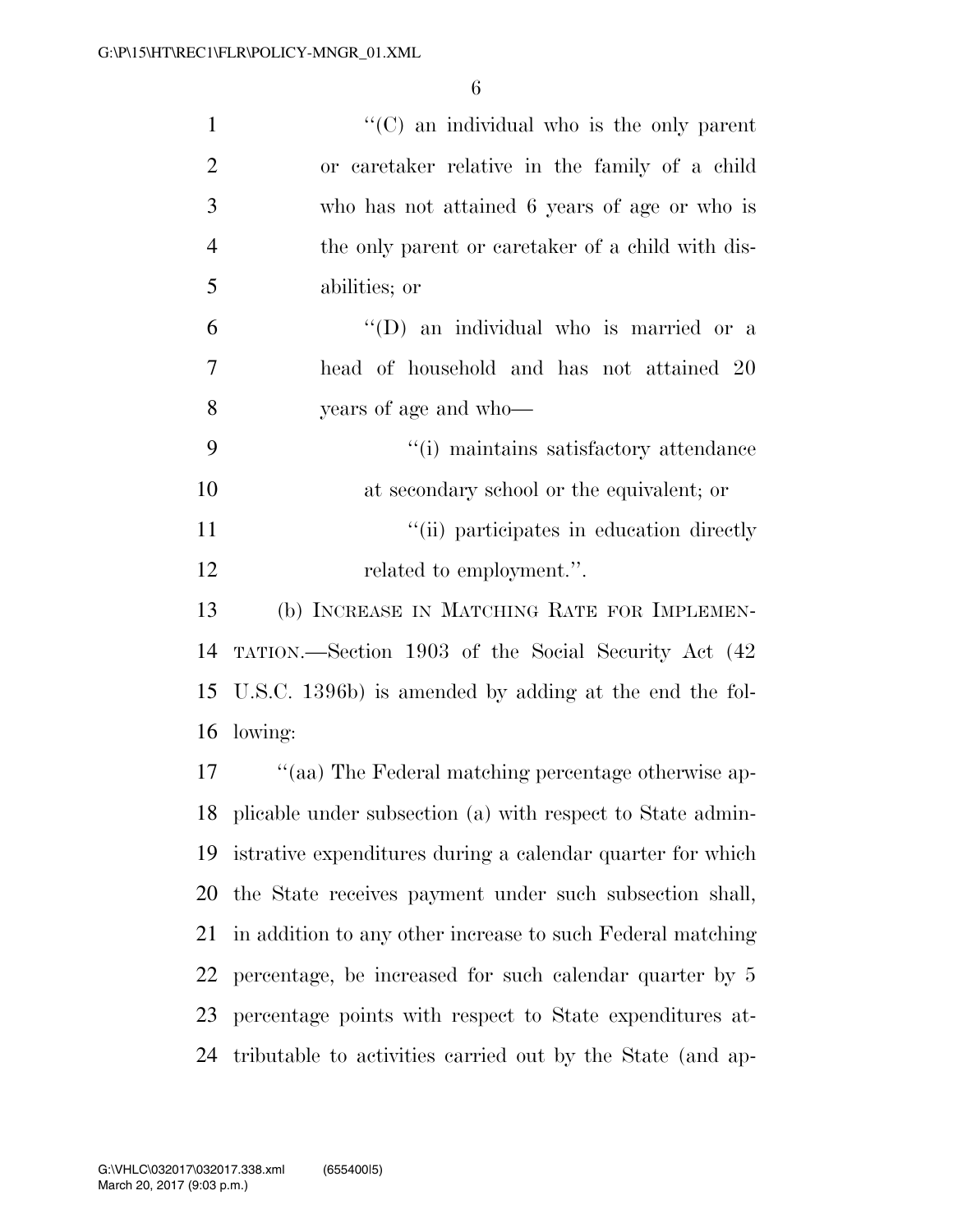proved by the Secretary) to implement subsection (oo) of section 1902.''.

Page 34, line 8, insert ''and subject to paragraph (4)'' after ''fiscal year''.

Page 34, strike line 18 and all that follows through page 35, line 7 and insert the following:

| 3              | $``(2)$ TARGET PER CAPITA MEDICAL ASSISTANCE       |
|----------------|----------------------------------------------------|
| $\overline{4}$ | EXPENDITURES.—In this subsection, the term 'tar-   |
| 5              | per capita medical assistance expenditures'<br>get |
| 6              | means, for a 1903A enrollee category and State—    |
| 7              | "(A) for fiscal year $2020$ , an amount equal      |
| 8              | $to-$                                              |
| 9              | "(i) the provisional FY19 target per               |
| 10             | capita amount for such enrollee category           |
| 11             | (as calculated under subsection $(d)(5)$ ) for     |
| 12             | the State; increased by                            |
| 13             | "(ii) the applicable annual inflation              |
| 14             | factor (as defined in paragraph $(3)$ ) for        |
| 15             | fiscal year 2020; and                              |
| 16             | "(B) for each succeeding fiscal year, an           |
| 17             | amount equal to-                                   |
| 18             | "(i) the target per capita medical as-             |
| 19             | sistance expenditures (under subparagraph)         |
| 20             | $(A)$ or this subparagraph) for the 1903A          |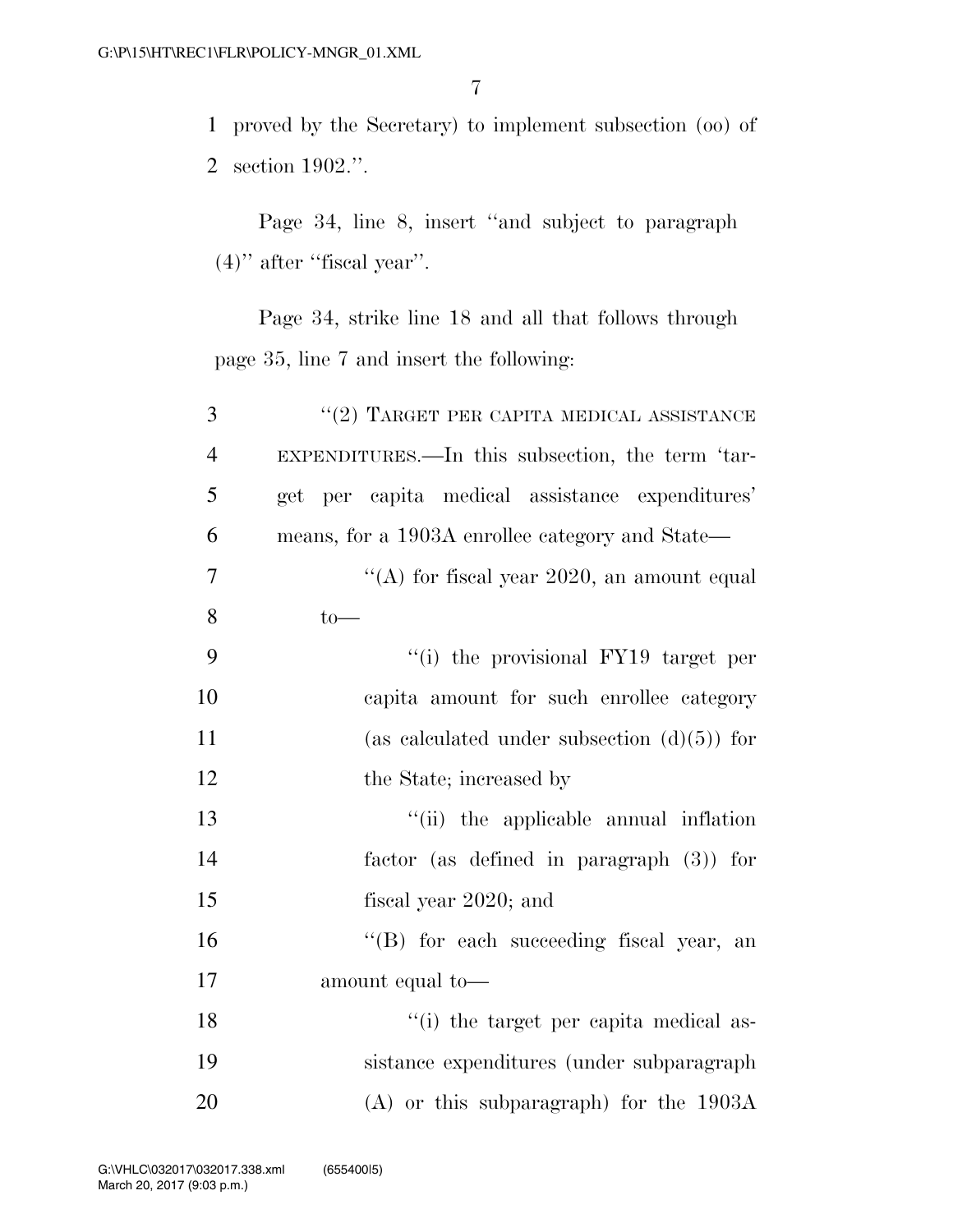| $\mathbf{1}$   | enrollee category and State for the pre-              |
|----------------|-------------------------------------------------------|
| $\overline{2}$ | eeding fiscal year, increased by                      |
| 3              | "(ii) the applicable annual inflation                 |
| $\overline{4}$ | factor for that succeeding fiscal year.               |
| 5              | "(3) APPLICABLE ANNUAL INFLATION FAC-                 |
| 6              | TOR.—In paragraph $(2)$ , the term 'applicable annual |
| 7              | inflation factor' means, for a fiscal year—           |
| 8              | "(A) for each of the $1903A$ enrollee cat-            |
| 9              | egories described in subparagraphs $(C)$ , $(D)$ ,    |
| 10             | and $(E)$ of subsection $(e)(2)$ , the percentage in- |
| 11             | crease in the medical care component of the           |
| 12             | consumer price index for all urban consumers          |
| 13             | (U.S. city average) from September of the pre-        |
| 14             | vious fiscal year to September of the fiscal year     |
| 15             | involved; and                                         |
| 16             | "(B) for each of the $1903A$ enrollee cat-            |
| 17             | egories described in subparagraphs $(A)$ and $(B)$    |
| 18             | of subsection $(e)(2)$ , the percentage increase de-  |
| 19             | scribed in subparagraph (A) plus 1 percentage         |
| 20             | point.                                                |
|                | Page 35, after line 7, insert the following:          |
| 21             | "(4) DECREASE IN TARGET EXPENDITURES                  |
| 22             | FOR REQUIRED EXPENDITURES BY CERTAIN POLIT-           |
| 23             | ICAL SUBDIVISIONS.-                                   |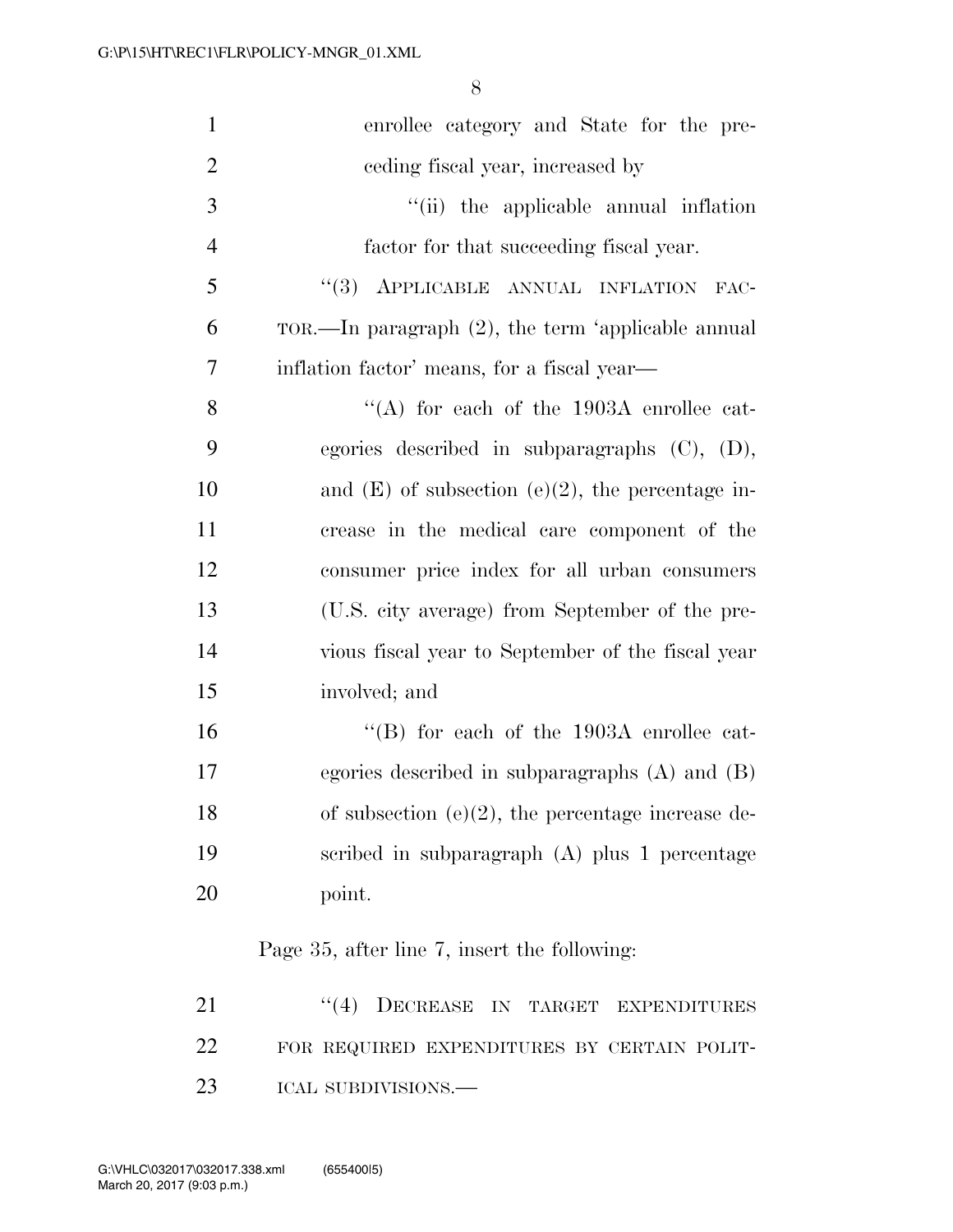$\frac{1}{(A)}$  In GENERAL.—In the case of a State that had a DSH allotment under section 1923(f) for fiscal year 2016 that was more than 6 times the national average of such allotments for all the States for such fiscal year and that requires political subdivisions within the State to contribute funds towards medical assistance or other expenditures under the State plan under this title (or under a waiver of such plan) for a fiscal year (beginning with fiscal year 2020), the target total medical assistance ex- penditures for such State and fiscal year shall be decreased by the amount that political sub- divisions in the State are required to contribute under the plan (or waiver) without reimburse- ment from the State for such fiscal year, other than contributions described in subparagraph (B). ''(B) EXCEPTIONS.—The contributions de- scribed in this subparagraph are the following: 21 ''(i) Contributions required by a State from a political subdivision that, as of the first day of the calendar year in which the

fiscal year involved begins—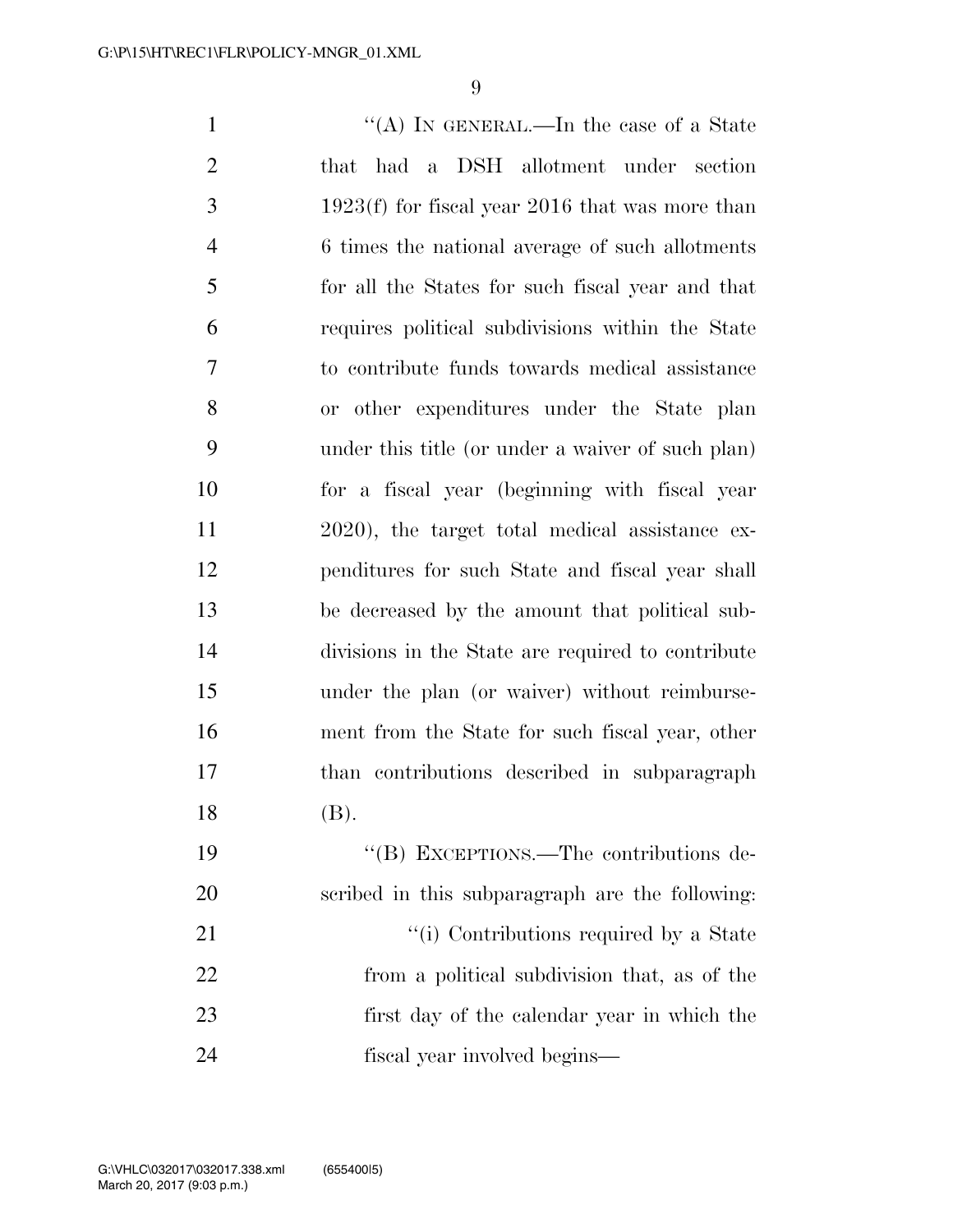|                | $\lq\lq$ (I) has a population of more       |
|----------------|---------------------------------------------|
| 2              | than $5,000,000$ , as estimated by the      |
| 3              | Bureau of the Census; and                   |
| $\overline{4}$ | $\lq\lq$ (II) imposes a local income tax    |
| 5              | upon its residents.                         |
| 6              | "(ii) Contributions required by a           |
| $\overline{7}$ | State from a political subdivision for ad-  |
| 8              | ministrative expenses if the State required |
| 9              | such contributions from such subdivision    |
| 10             | without reimbursement from the State as     |
| 11             | of January 1, 2017.".                       |

Page 40, line 25, insert ''and subject to subsection  $(i)(1)(B)$ " after "and a month".

Page 48, after line 11, insert the following:

 ''(i) FLEXIBLE BLOCK GRANT OPTION FOR STATES.—

14 ''(1) IN GENERAL.—In the case of a State that elects the option of applying this subsection for a 10-fiscal-year period (beginning no earlier than fiscal year 2020 and, at the State option, for any suc- ceeding 10-fiscal-year period) and that has a plan approved by the Secretary under paragraph (2) to carry out the option for such period—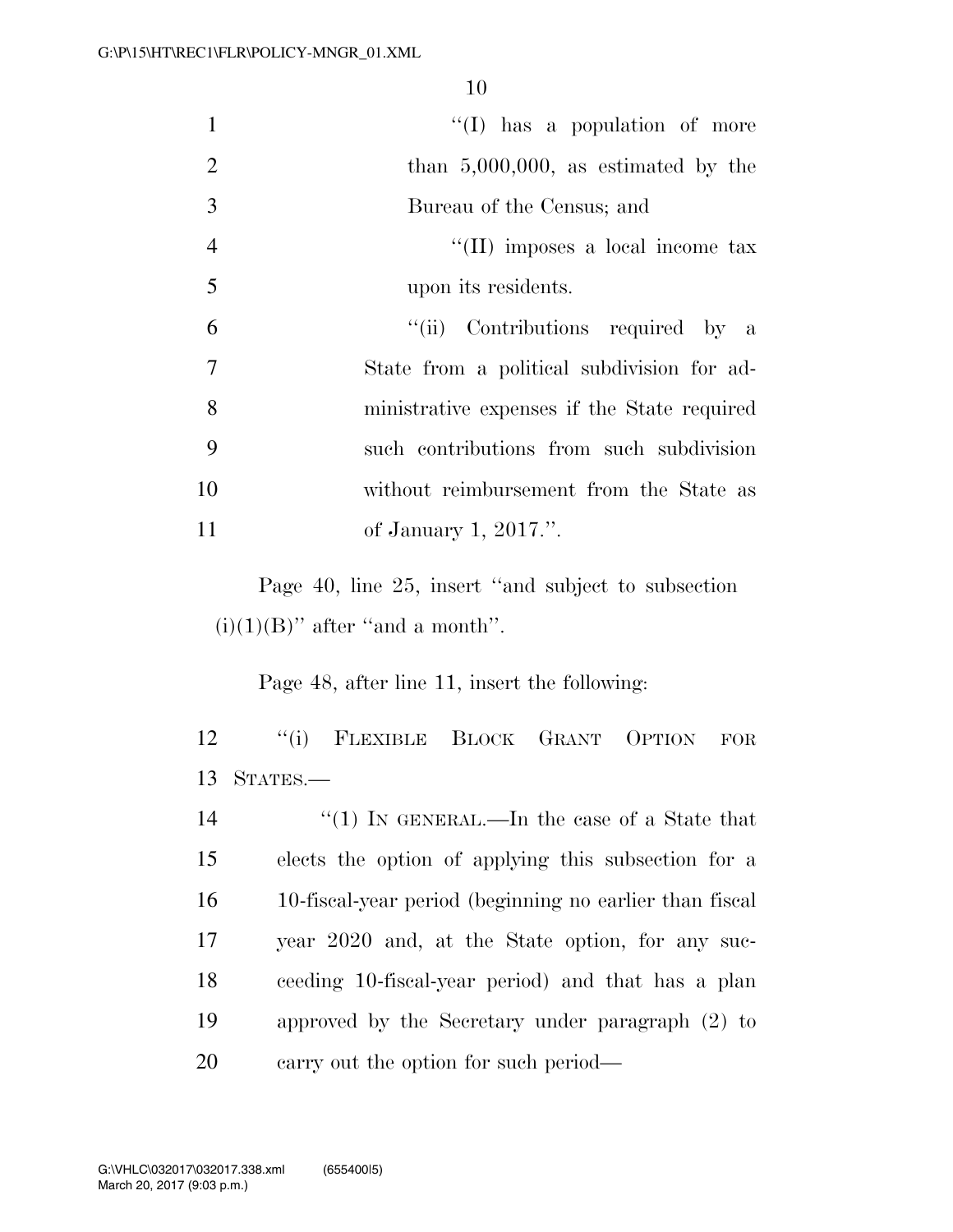| $\mathbf{1}$   | "(A) the State shall receive, instead of             |
|----------------|------------------------------------------------------|
| $\overline{2}$ | amounts otherwise payable to the State under         |
| 3              | this title for medical assistance for block grant    |
| $\overline{4}$ | individuals within the applicable block grant        |
| 5              | category (as defined in paragraph $(6)$ ) for the    |
| 6              | State during the period in which the election is     |
| 7              | in effect, the amount specified in paragraph         |
| 8              | (4);                                                 |
| 9              | $\lq\lq$ (B) the previous provisions of this section |
| 10             | shall be applied as if—                              |
| 11             | "(i) block grant individuals within the              |
| 12             | applicable block grant category for the              |
| 13             | State and period were not section 1903A              |
| 14             | enrollees for each 10-fiscal year period for         |
| 15             | which the State elects to apply this sub-            |
| 16             | section; and                                         |
| 17             | "(ii) if such option is not extended at              |
| 18             | the end of a 10-fiscal-year-period, the per          |
| 19             | capita limitations under such previous pro-          |
| 20             | visions shall again apply after such period          |
| 21             | and such limitations shall be applied as if          |
| 22             | the election under this subsection had               |
| 23             | never taken place;                                   |
| 24             | $\cdot$ (C) the payment under this subsection        |
| 25             | may only be used consistent with the State plan      |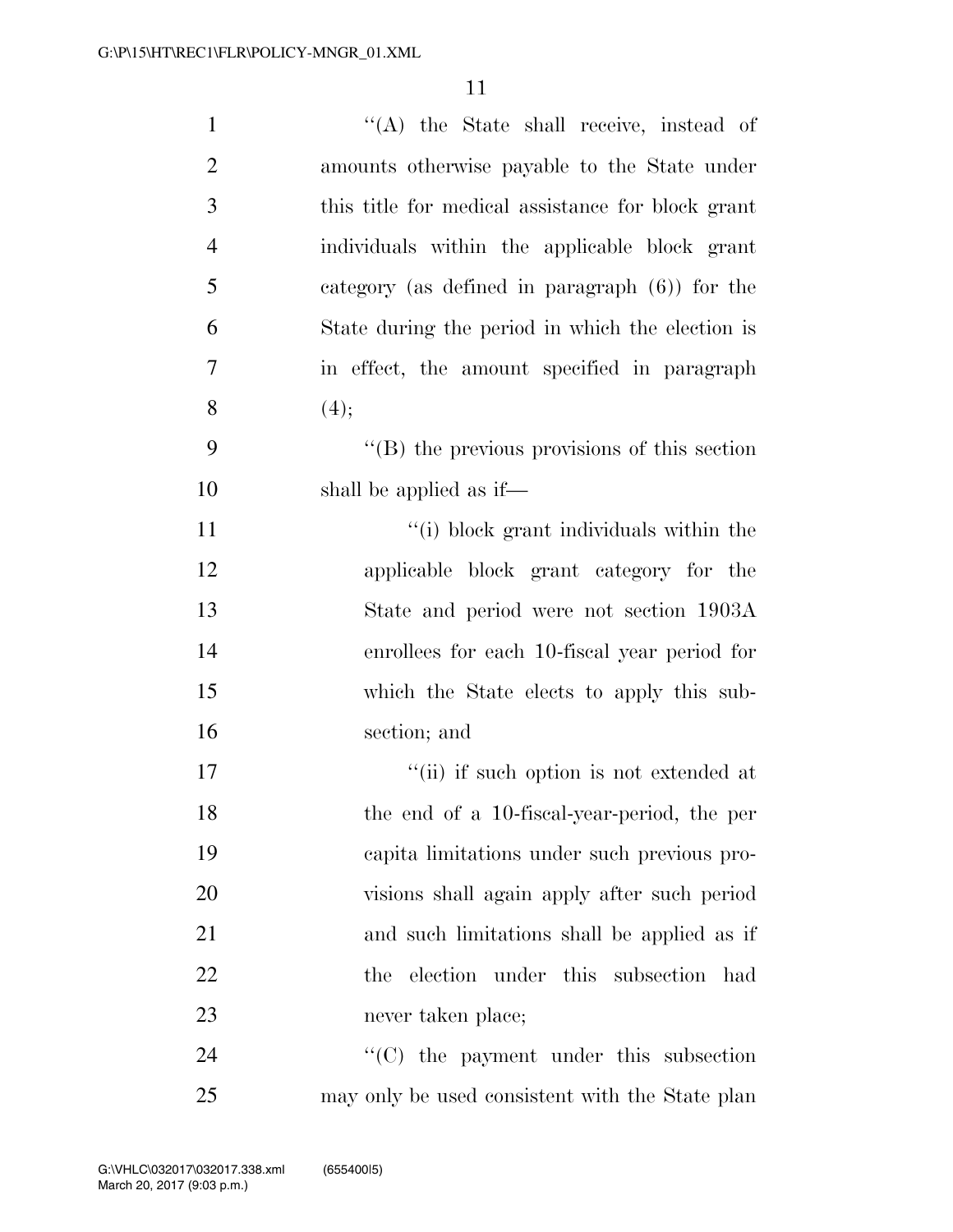| $\mathbf{1}$   | under paragraph $(2)$ for block grant health care |
|----------------|---------------------------------------------------|
| $\overline{2}$ | assistance (as defined in paragraph $(7)$ ); and  |
| 3              | $\lq\lq$ with respect to block grant individ-     |
| $\overline{4}$ | uals within the applicable block grant category   |
| 5              | for the State for which block grant health care   |
| 6              | assistance is made available under this sub-      |
| 7              | section, such assistance shall be instead of med- |
| 8              | ical assistance otherwise provided to the indi-   |
| 9              | vidual under this title.                          |
| 10             | "(2) STATE PLAN FOR ADMINISTERING BLOCK           |
| 11             | GRANT OPTION.-                                    |
| 12             | "(A) IN GENERAL.—No payment shall be              |
| 13             | made under this subsection to a State pursuant    |
| 14             | to an election for a 10-fiscal-year period under  |
| 15             | paragraph (1) unless the State has a plan, ap-    |
| 16             | proved under subparagraph (B), for such period    |
| 17             | that specifies—                                   |
| 18             | "(i) the applicable block grant cat-              |
| 19             | egory with respect to which the State will        |
| 20             | apply the option under this subsection for        |
| 21             | such period;                                      |
| 22             | "(ii) the conditions for eligibility of           |
| 23             | block grant individuals within such appli-        |
| 24             | cable block grant category for block grant        |
| 25             | health care assistance under the option,          |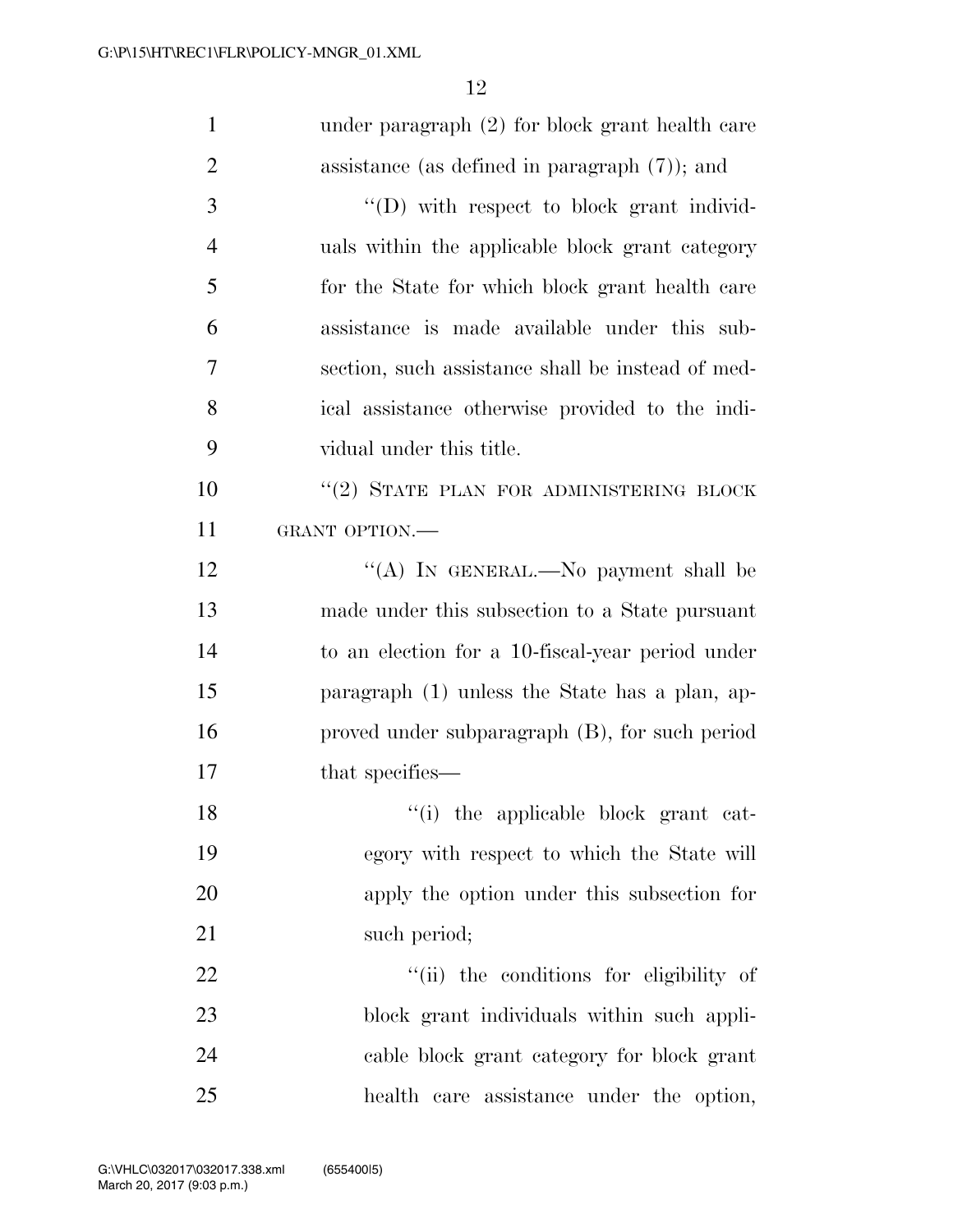| $\mathbf{1}$   | which shall be instead of other conditions    |
|----------------|-----------------------------------------------|
| $\overline{2}$ | for eligibility under this title, except that |
| 3              | in the case of a State that has elected the   |
| $\overline{4}$ | applicable block grant category described     |
| 5              | $in-$                                         |
| 6              | "(I) subparagraph $(A)$ of para-              |
| $\tau$         | $graph(6)$ , the plan must provide for        |
| 8              | eligibility for pregnant women and            |
| 9              | children required to be provided med-         |
| 10             | ical assistance under subsections             |
| 11             | $(a)(10)(A)(i)$ and $(e)(4)$ of section       |
| 12             | $1902;$ or                                    |
| 13             | "(II) subparagraph $(B)$ of para-             |
| 14             | $graph(6)$ , the plan must provide for        |
| 15             | eligibility for pregnant women re-            |
| 16             | quired to be provided medical assist-         |
| 17             | ance under subsection $(a)(10)(A)(i);$        |
| 18             | and                                           |
| 19             | "(iii) the types of items and services,       |
| 20             | the amount, duration, and scope of such       |
| 21             | services, the cost-sharing with respect to    |
| 22             | such services, and the method for delivery    |
| 23             | of block grant health care assistance under   |
| 24             | this subsection, which shall be instead of    |
| 25             | such types, amount, duration, and<br>the      |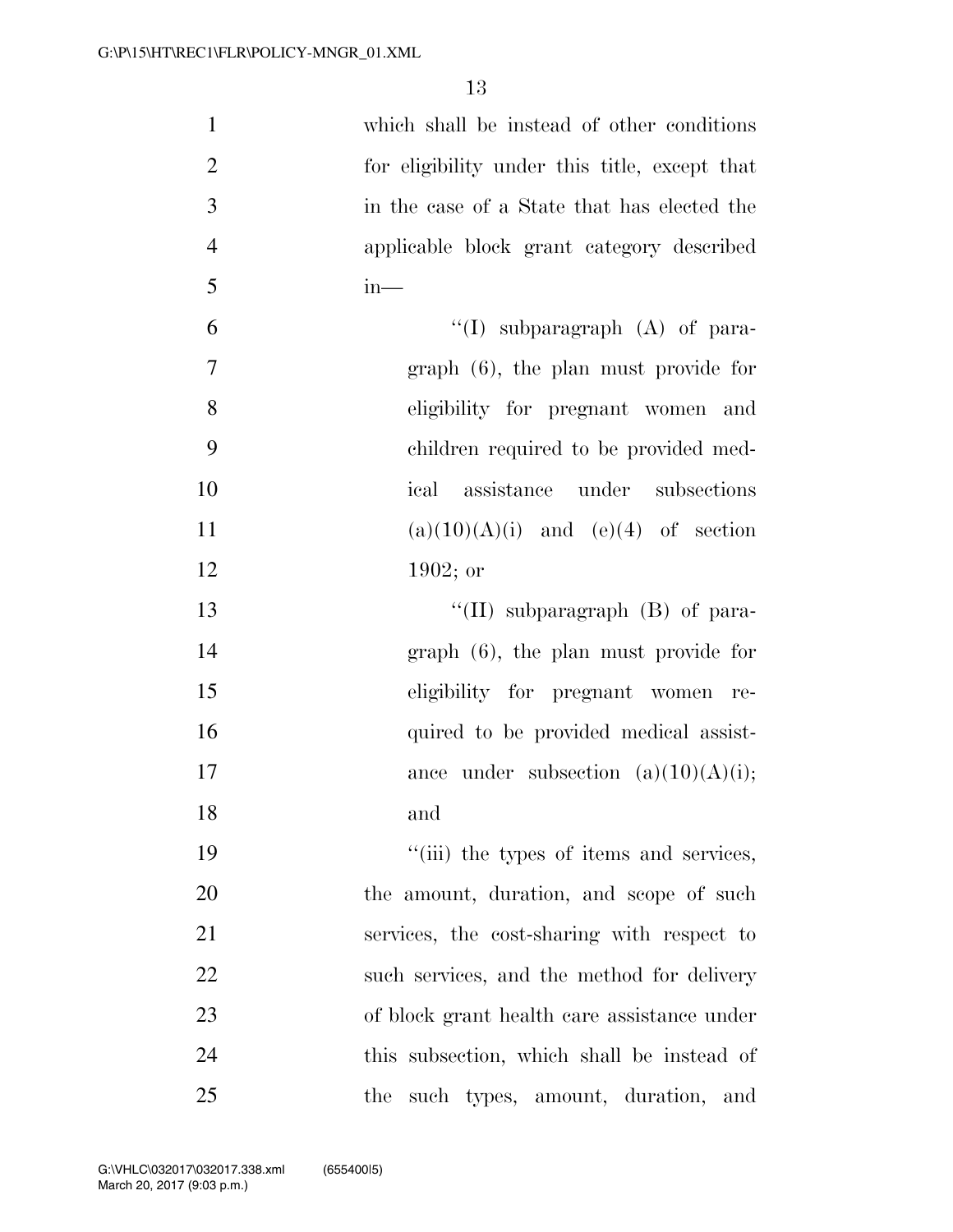| $\mathbf{1}$   | scope, cost-sharing, and methods of deliv-        |
|----------------|---------------------------------------------------|
| $\overline{2}$ | ery for medical assistance otherwise re-          |
| 3              | quired under this title, except that the plan     |
| $\overline{4}$ | must provide for assistance for—                  |
| 5              | $\lq(1)$ hospital care;                           |
| 6              | "(II) surgical care and treat-                    |
| $\overline{7}$ | ment;                                             |
| 8              | "(III) medical care and treat-                    |
| 9              | ment;                                             |
| 10             | $\lq\lq (IV)$ obstetrical and prenatal            |
| 11             | care and treatment;                               |
| 12             | $\lq\lq(V)$ prescribed drugs, medicines,          |
| 13             | and prosthetic devices;                           |
| 14             | "(VI) other medical supplies and                  |
| 15             | services; and                                     |
| 16             | "(VII) health care for children                   |
| 17             | under 18 years of age.                            |
| 18             | "(B) REVIEW AND APPROVAL.—A plan de-              |
| 19             | scribed in subparagraph (A) shall be deemed       |
| 20             | approved by the Secretary unless the Secretary    |
| 21             | determines, within 30 days after the date of the  |
| 22             | Secretary's receipt of the plan, that the plan is |
| 23             | incomplete or actuarially unsound and, with re-   |
| 24             | spect to such plan and its implementation         |
| 25             | under this subsection, the requirements of para-  |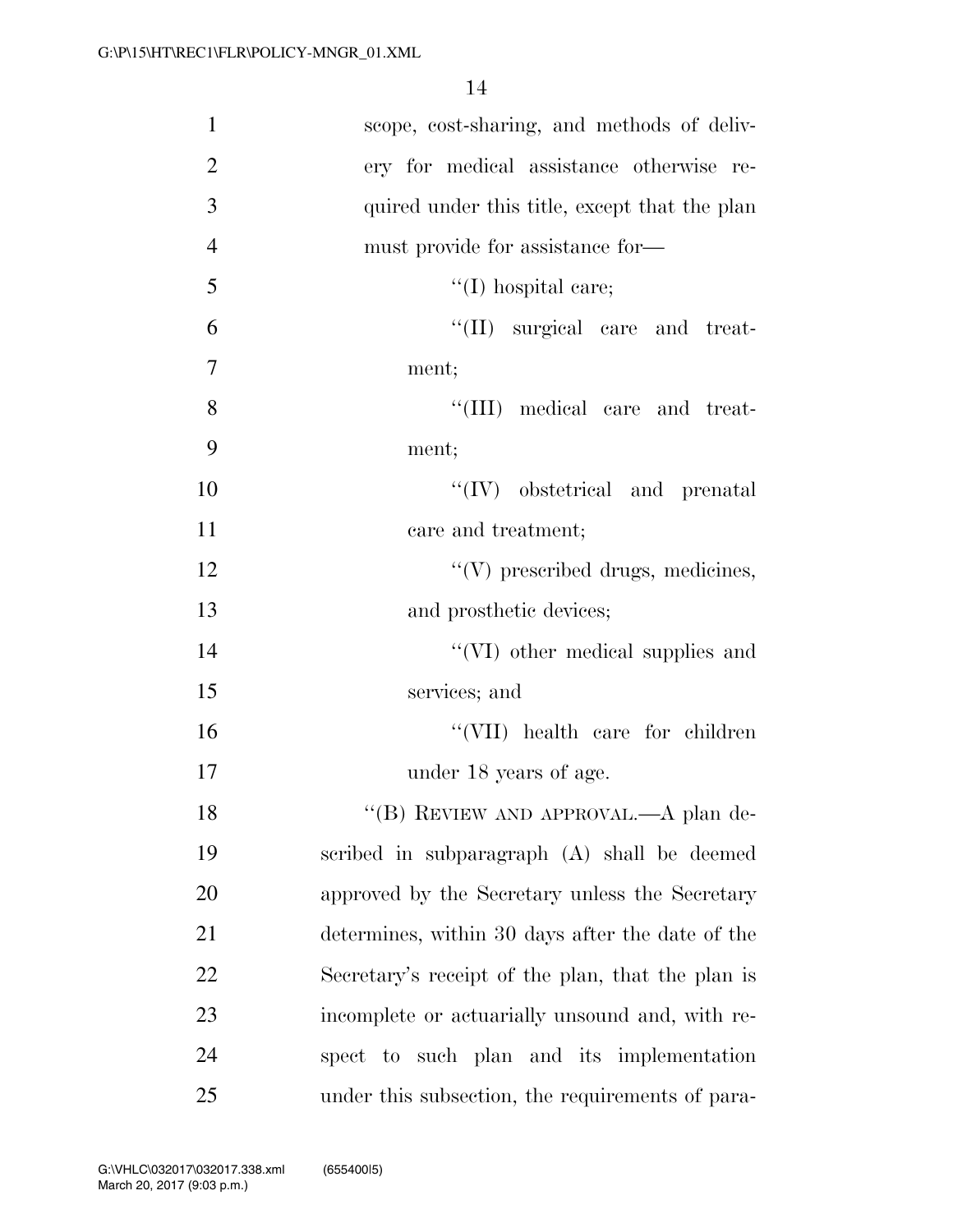| $\mathbf{1}$   | graphs $(1)$ , $(10)(B)$ , $(17)$ , and $(23)$ of section |
|----------------|-----------------------------------------------------------|
| $\overline{2}$ | $1902(a)$ shall not apply.                                |
| 3              | $``(3)$ AMOUNT OF BLOCK GRANT FUNDS.—                     |
| $\overline{4}$ | "(A) FOR INITIAL FISCAL YEAR.—The                         |
| 5              | block grant amount under this paragraph for a             |
| 6              | State for the initial fiscal year in the first 10-        |
| 7              | fiscal-year period is equal to the sum of the             |
| 8              | products (for each applicable block grant cat-            |
| 9              | egory for such State and period) of—                      |
| 10             | "(i) the target per capita medical as-                    |
| 11             | sistance expenditures for such State for                  |
| 12             | such fiscal year (under subsection $(e)(2)$ );            |
| 13             | "(ii) the number of $1903A$ enrollees                     |
| 14             | for such category and State for fiscal year               |
| 15             | 2019, as determined under subsection                      |
| 16             | $(e)(4)$ ; and                                            |
| 17             | "(iii) the Federal average medical as-                    |
| 18             | sistance matching percentage (as defined                  |
| 19             | in subsection $(a)(4)$ for the State for fis-             |
| 20             | cal year 2019.                                            |
| 21             | "(B) FOR ANY SUBSEQUENT<br><b>FISCAL</b>                  |
| 22             | YEAR.—The block grant amount under this                   |
| 23             | paragraph for a State for each succeeding fiscal          |
| 24             | year (in any 10-fiscal-year period) is equal to           |
| 25             | the block grant amount under subparagraph                 |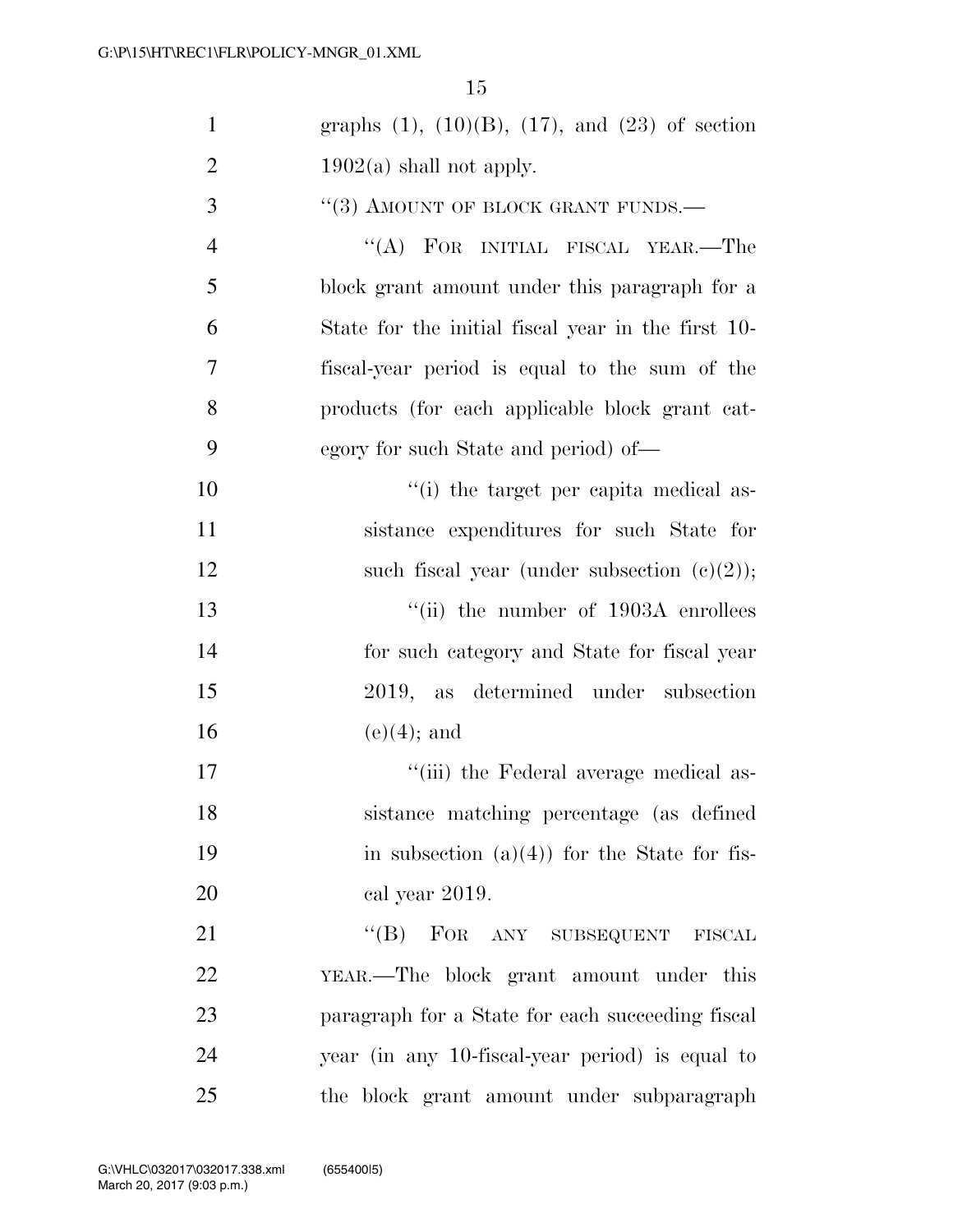(A) (or this subparagraph) for the State for the previous fiscal year increased by the annual in- crease in the consumer price index for all urban consumers (all items; U.S. city average) for the fiscal year involved.

 ''(C) AVAILABILITY OF ROLLOVER FUNDS.—The block grant amount under this paragraph for a State for a fiscal year shall re- main available to the State for expenditures under this subsection for the succeeding fiscal year but only if an election is in effect under 12 this subsection for the State in such succeeding fiscal year.

14 ''(4) FEDERAL PAYMENT AND STATE RESPONSI- BILITY.—The Secretary shall pay to each State with an election in effect under this subsection for a fiscal year, from its block grant amount under paragraph (3) available for such fiscal year, an amount for each quarter of such fiscal year equal to the en- hanced FMAP described in the first sentence of sec- tion 2105(b), and the State is responsible for the 22 balance of funds to carry out such plan.

23 "(5) BLOCK GRANT INDIVIDUAL DEFINED.—In this subsection, the term 'block grant individual' means, with respect to a State for a 10-fiscal-year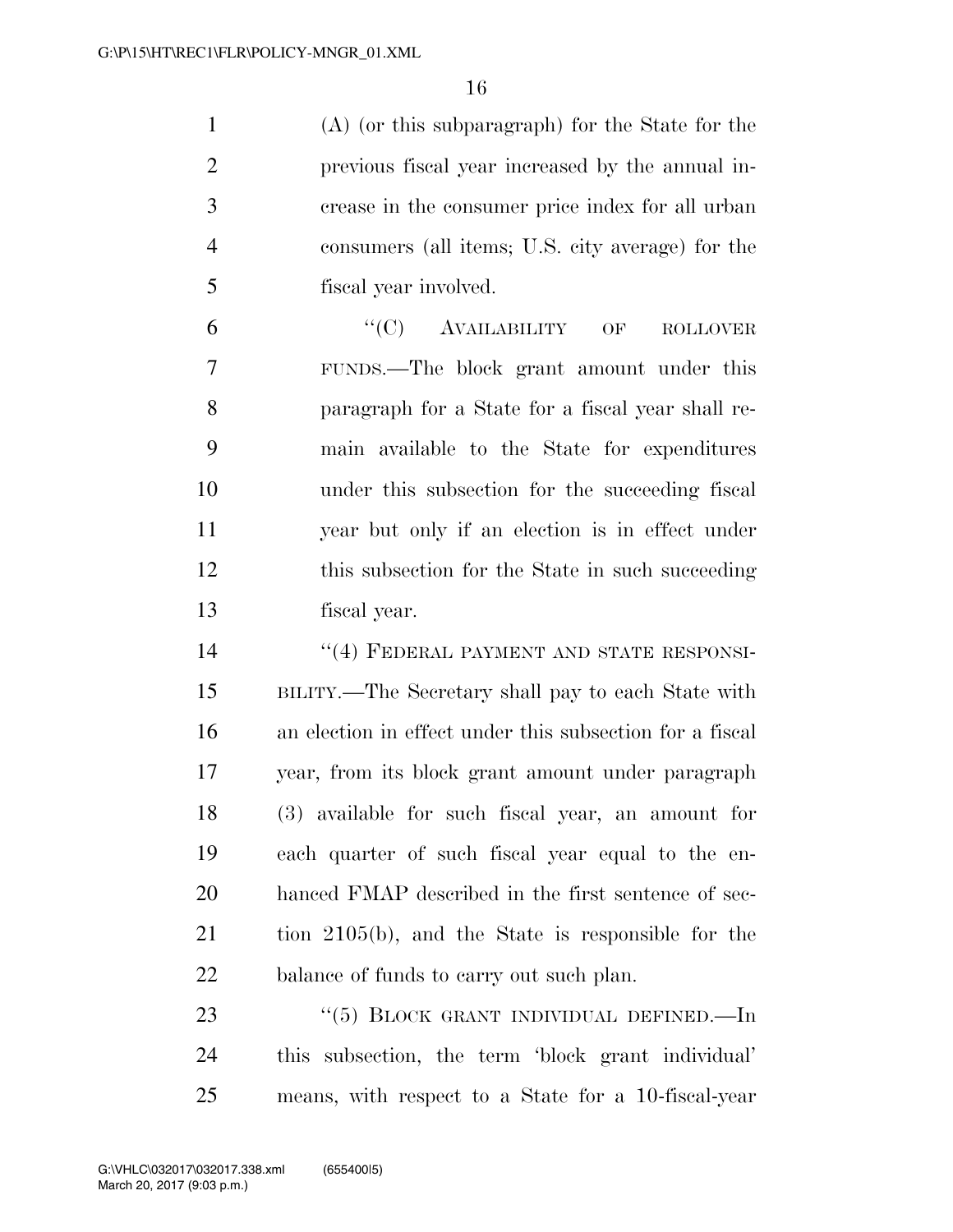period, an individual who is not disabled (as defined for purposes of the State plan) and who is within an applicable block grant category for the State and such period. 5 "(6) APPLICABLE BLOCK GRANT CATEGORY DE- FINED.—In this subsection, the term 'applicable block grant category' means with respect to a State for a 10-fiscal-year period, either of the following as specified by the State for such period in its plan 10 under paragraph  $(2)(A)(i)$ : 11 "(A) 2 ENROLLEE CATEGORIES. Both of 12 the following 1903A enrollee categories: 13 "(i) CHILDREN.—The 1903A enrollee category specified in subparagraph (C) of 15 subsection  $(e)(2)$ . ''(ii) OTHER NONELDERLY, NON-

17 DISABLED, NON-EXPANSION ADULTS.—The 18 1903A enrollee category specified in sub-19 paragraph (E) of such subsection.

20 "(B) OTHER NONELDERLY, NONDISABLED, 21 NON-EXPANSION ADULTS.—Only the 1903A en-22 rollee category specified in subparagraph (E) of 23 subsection  $(e)(2)$ .

24 "(7) BLOCK GRANT HEALTH CARE ASSIST-25 ANCE.—In this subsection, the term 'block grant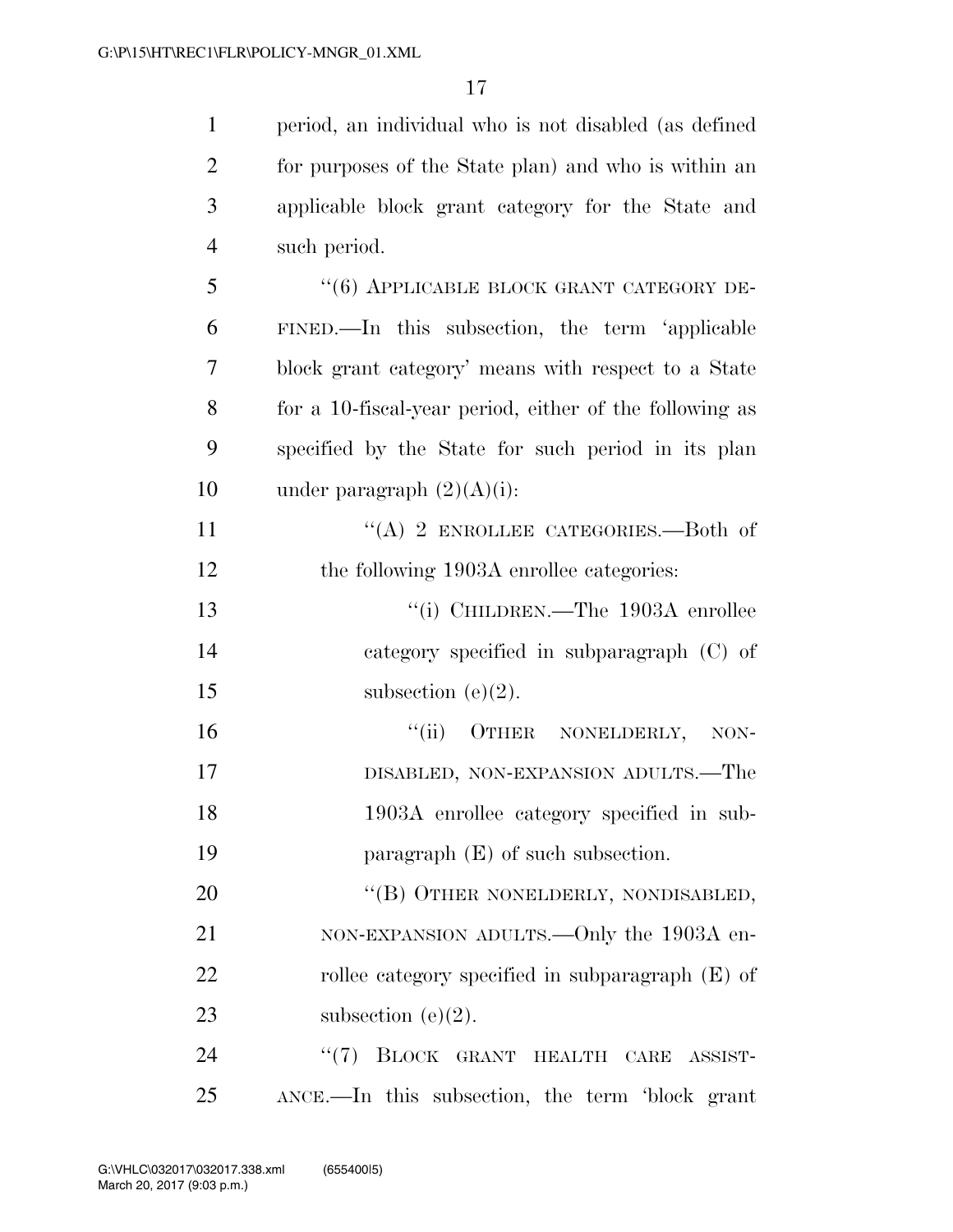health care assistance' means assistance for health- care-related items and medical services for block grant individuals within the applicable block grant category for the State and 10-fiscal-year period in- volved who are low-income individuals (as defined by the State).

 ''(8) AUDITING.—As a condition of receiving funds under this subsection, a State shall contract with an independent entity to conduct audits of its expenditures made with respect to activities funded under this subsection for each fiscal year for which the State elects to apply this subsection to ensure that such funds are used consistent with this sub- section and shall make such audits available to the Secretary upon the request of the Secretary.''.

Page 69, after line 15, insert the following:

| 16 | <b>Subtitle E-Implementation</b> |
|----|----------------------------------|
| 17 | Funding                          |

 **SEC. 141. AMERICAN HEALTH CARE IMPLEMENTATION FUND.** 

 (a) IN GENERAL.—There is hereby established an American Health Care Implementation Fund (referred to in this section as the ''Fund'') within the Department of Health and Human Services to carry out sections 121,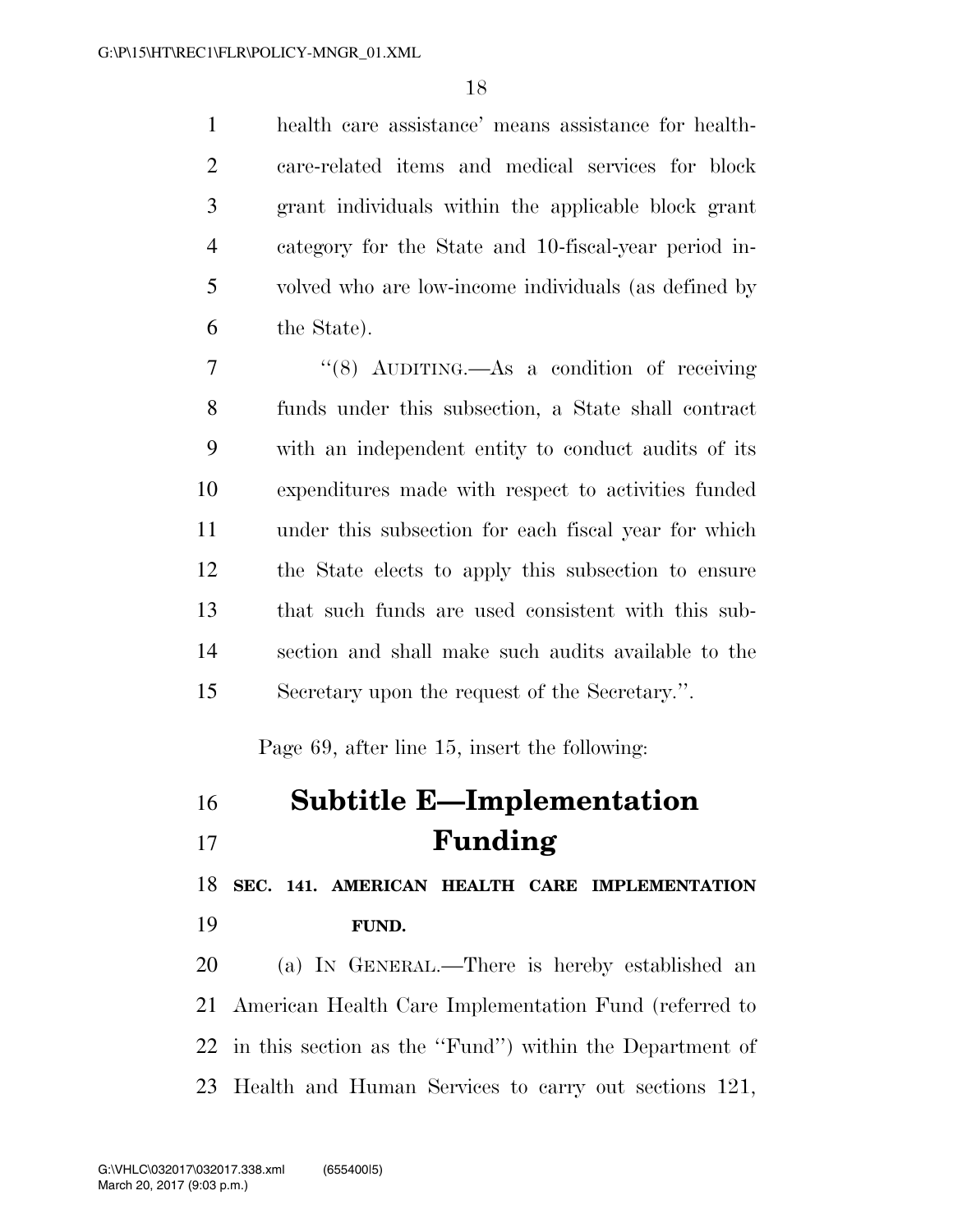1 132, 202, and 214 (including the amendments made by 2 such sections).

 (b) FUNDING.—There is appropriated to the Fund, out of any funds in the Treasury not otherwise appro- priated, \$1,000,000,000 for Federal administrative ex- penses to carry out the sections described in subsection (a) (including the amendments made by such sections).

Page 83, line 23, strike ''2025'' and insert ''2026''. Page 84, line 19, strike ''2017'' and insert ''2016''. Page 84, line 23, strike ''2017'' and insert ''2016''. Page 85, line 11, strike ''2017'' and insert ''2016''. Page 85, line 18, strike ''2017'' and insert ''2016''. Page 85, line 25, strike ''2017'' and insert ''2016''. Page 86, line 12, strike ''2017'' and insert ''2016''. Page 86, line 18, strike ''7.5'' and insert ''5.8''.

Page 86, strike line 19 and all that follows through page 87, line 6, and insert the following:

8 (b) EFFECTIVE DATE.—The amendment made by 9 this section shall apply to taxable years beginning after 10 December 31, 2016.

Page 88, line 4, strike ''2017'' and insert ''2016''.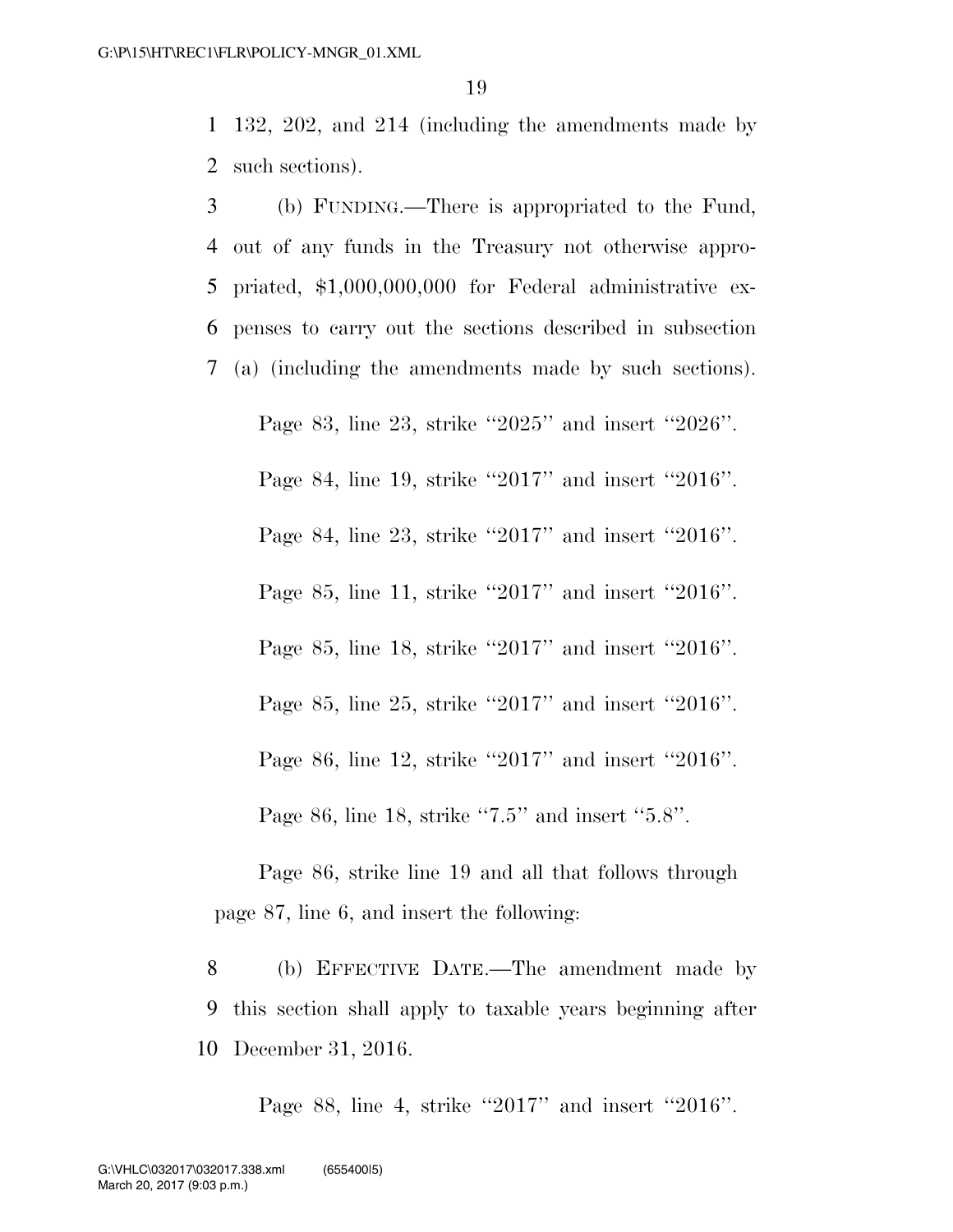Page 88, after line 4, insert the following:

 (d) TRANSITION RULE.—An employer shall not be treated as failing to comply with the requirements of sec- tion 3102 of the Internal Revenue Code of 1986 with re- spect to any period during 2017 if such employer would have complied with such requirements with respect to such period if section 3101 of such Code were applied without regard to the amendment made by subsection (a).

Page 123, strike lines 3 through 17, and insert the following:

## **SEC. 221. REPEAL OF TAX ON PRESCRIPTION MEDICA-TIONS.**

 Subsection (j) of section 9008 of the Patient Protec- tion and Affordable Care Act is amended to read as fol-lows:

 ''(j) REPEAL.—This section shall apply to calendar years beginning after December 31, 2010, and ending be-fore January 1, 2017.''.

### **SEC. 222. REPEAL OF HEALTH INSURANCE TAX.**

 Subsection (j) of section 9010 of the Patient Protec- tion and Affordable Care Act is amended to read as fol-lows: